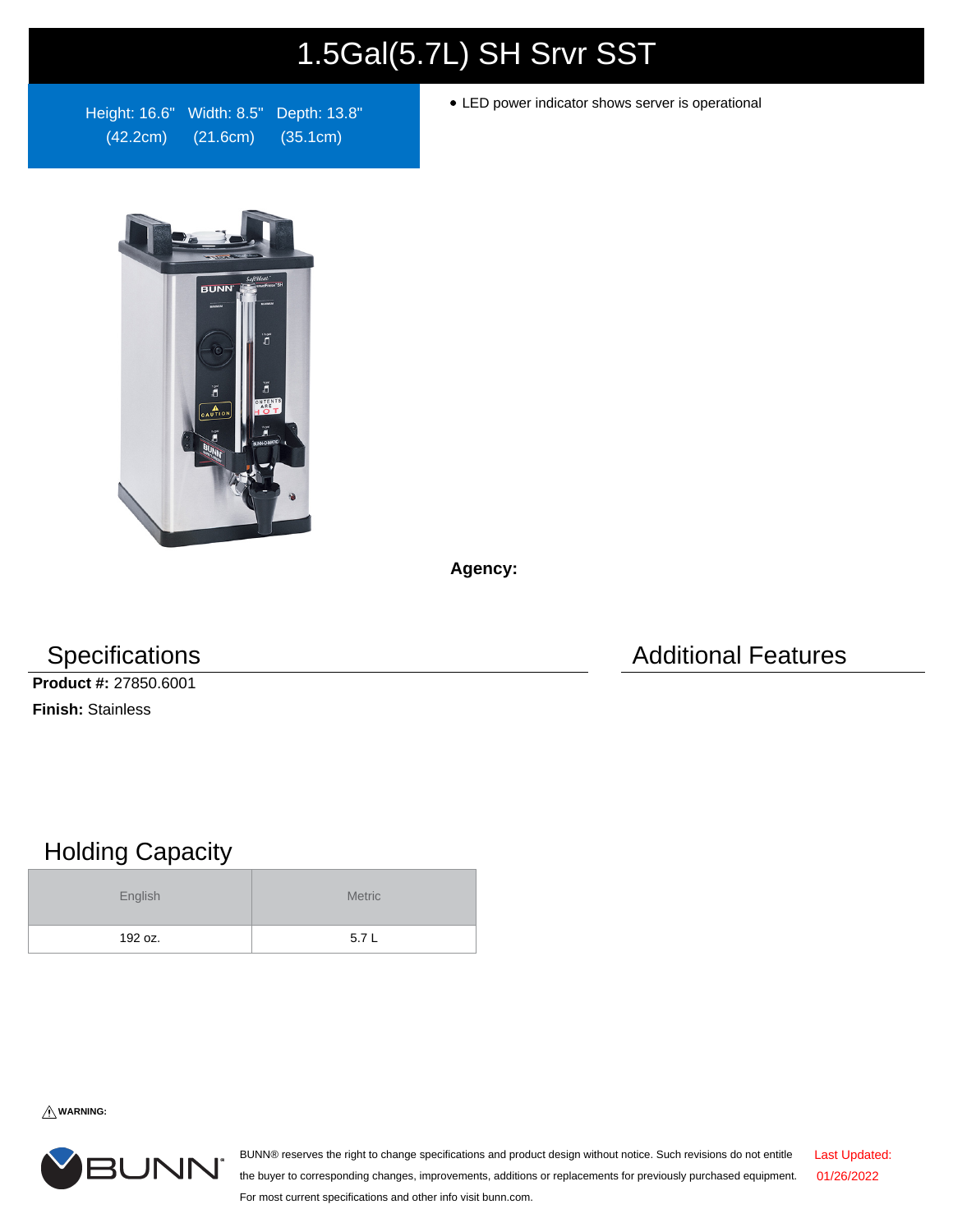| Unit <sub>.</sub> |          |         |          | Shipping |            |              |                          |                         |
|-------------------|----------|---------|----------|----------|------------|--------------|--------------------------|-------------------------|
|                   | Height   | Width   | Depth    | Height   | Width      | <b>Depth</b> | Weight                   | Volume                  |
| English           | 16.6 in. | 8.5 in. | 13.8 in. | 20.1 in. | $11.3$ in. | 17.5 in.     | $\overline{\phantom{0}}$ | $2.293$ ft <sup>3</sup> |
| <b>Metric</b>     | 42.2 cm  | 21.6 cm | 35.1 cm  | 51.1 cm  | 28.6 cm    | 44.5 cm      | $\overline{\phantom{a}}$ | $0.065 \text{ m}^3$     |



BUNN® reserves the right to change specifications and product design without notice. Such revisions do not entitle the buyer to corresponding changes, improvements, additions or replacements for previously purchased equipment. For most current specifications and other info visit bunn.com.

Last Updated: 01/26/2022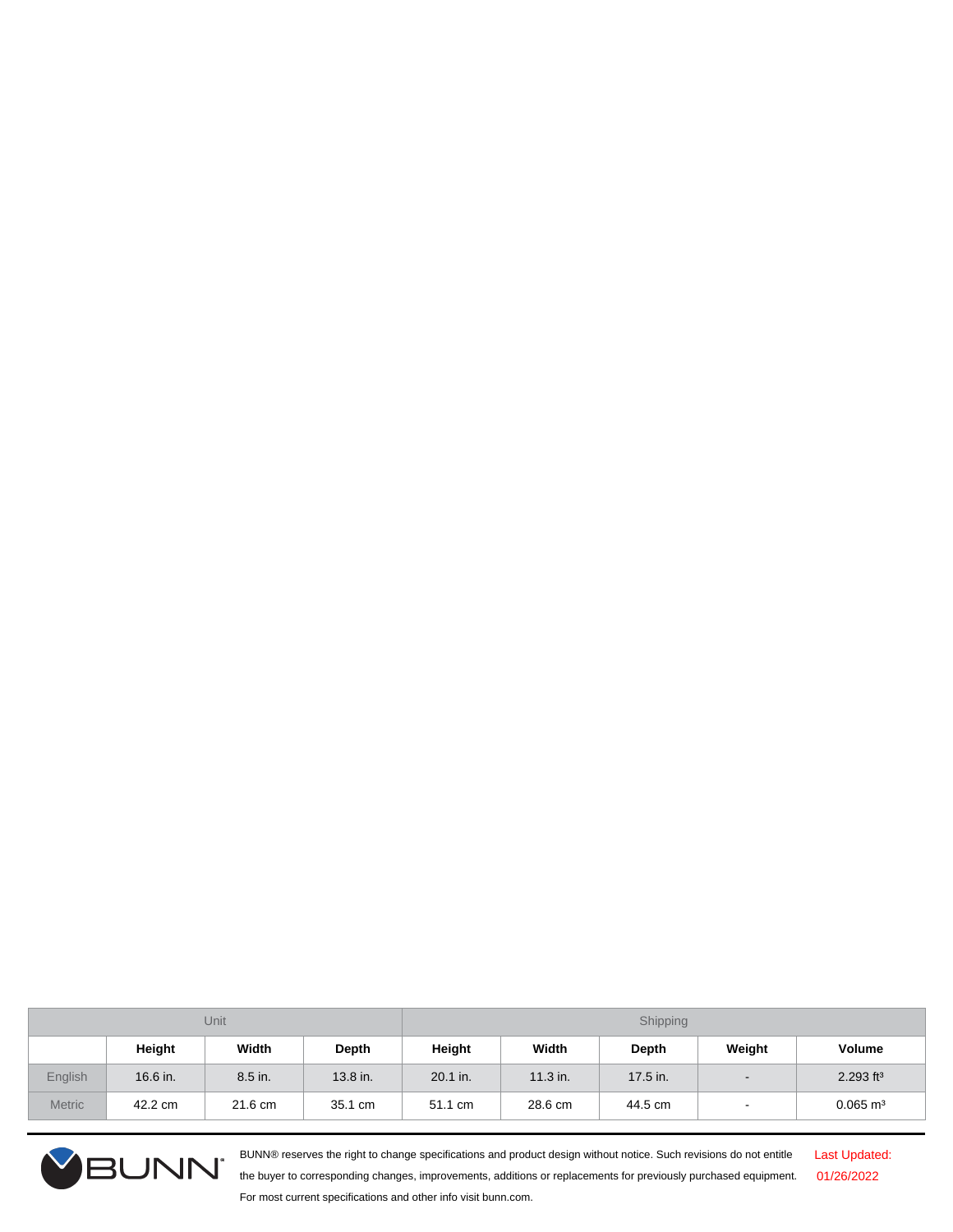## Related Products & Accessories:1.5Gal(5.7L) SH Srvr SST(27850.6001)